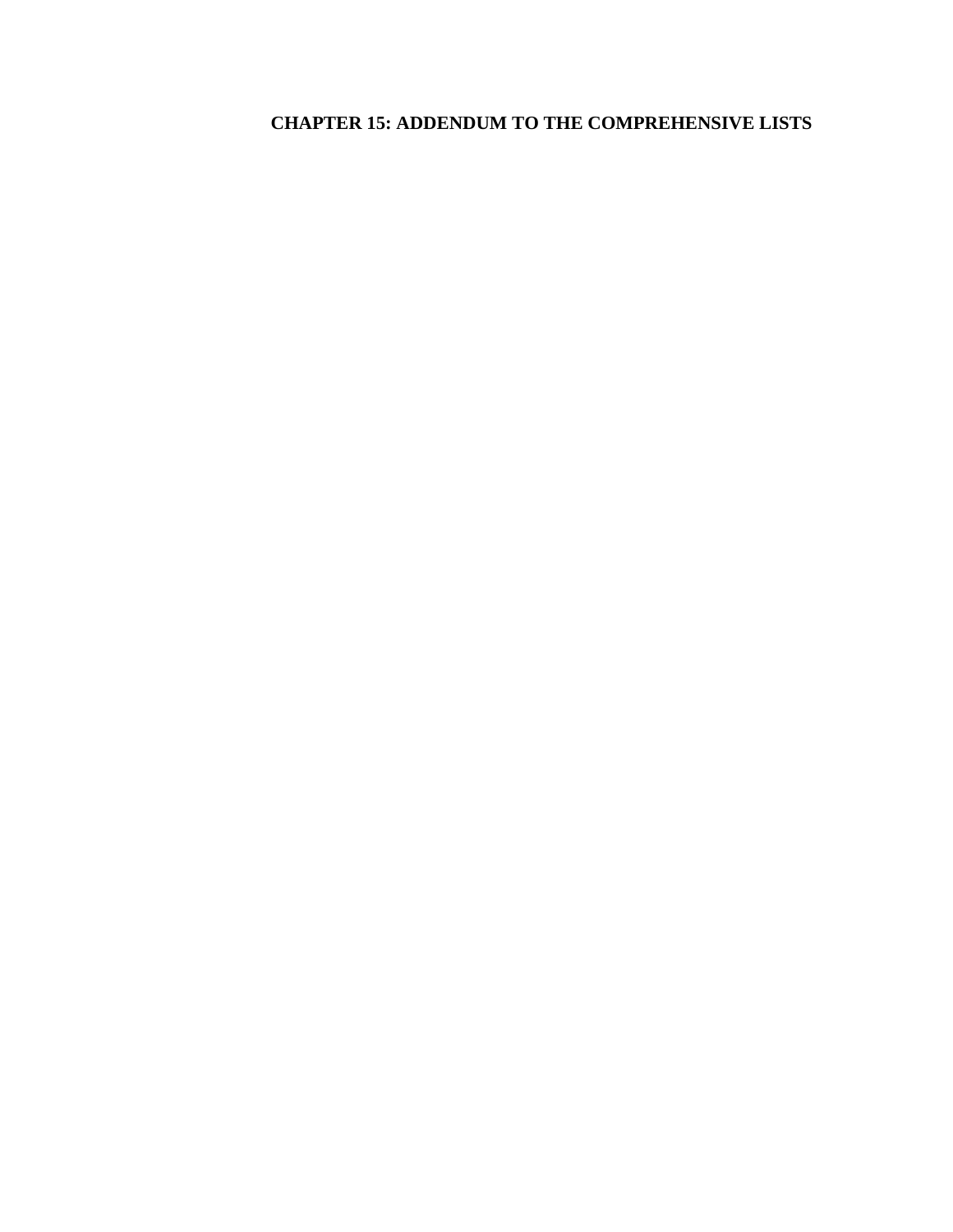## **Chapter 15: Addendum to the Comprehensive Lists**

The following actions were approved for future analysis by the Steering Committee in response to public comment received in winter 2004.

#### Watershed-wide

American Rivers has compiled a list of dams in the WRIA 8 watershed from a variety of sources. This database should be reviewed and evaluated for any barriers to Chinook that are not already identified in the WRIA 8 plan.

Establish a procedure to follow-up when a member of the public calls the local jurisdiction to report problems with water quality/quantity, clearing, etc. (See, e.g., action N731) The procedure would provide the complainant with follow-up information about actions taken to mitigate for the alleged violations(s) or document why the issue was not a violation.

Counties should adopt regulations to provide for: (1) a more comprehensive review of proposed gravel mining developments adjacent to or near waterways affecting salmonid streams; and (2) an increase in enforcement activity for clearing and grading and erosion control violations, especially in sensitive areas and near waterways affecting salmonid streams.

### North Lake Washington Tributaries

Establish a procedure to follow-up when a member of the public calls the local jurisdiction to report problems with water quality/quantity, clearing, etc. (See, e.g., action N731) The procedure would provide the complainant with follow-up information about actions taken to mitigate for the alleged violations(s) or document why the issue was not a violation.

Counties should adopt regulations to provide for: (1) a more comprehensive review of proposed gravel mining developments adjacent to or near waterways affecting salmonid streams; and (2) an increase in enforcement activity for clearing and grading and erosion control violations, especially in sensitive areas and near waterways affecting salmonid streams.

Bear Creek:

• According to public comment received, beavers may be causing barriers to fish passage on Bear Creek. Should be investigated and, if found to be a problem for fish passage, addressed.

Tier 2: North Creek and Little Bear Creek

• According to public comment received, more beavers would be beneficial to North and Little Bear Creeks and land use in areas adjacent to prime beaver habitat should be modified to allow for greatest extent of beaver usage. This issue should be analyzed.